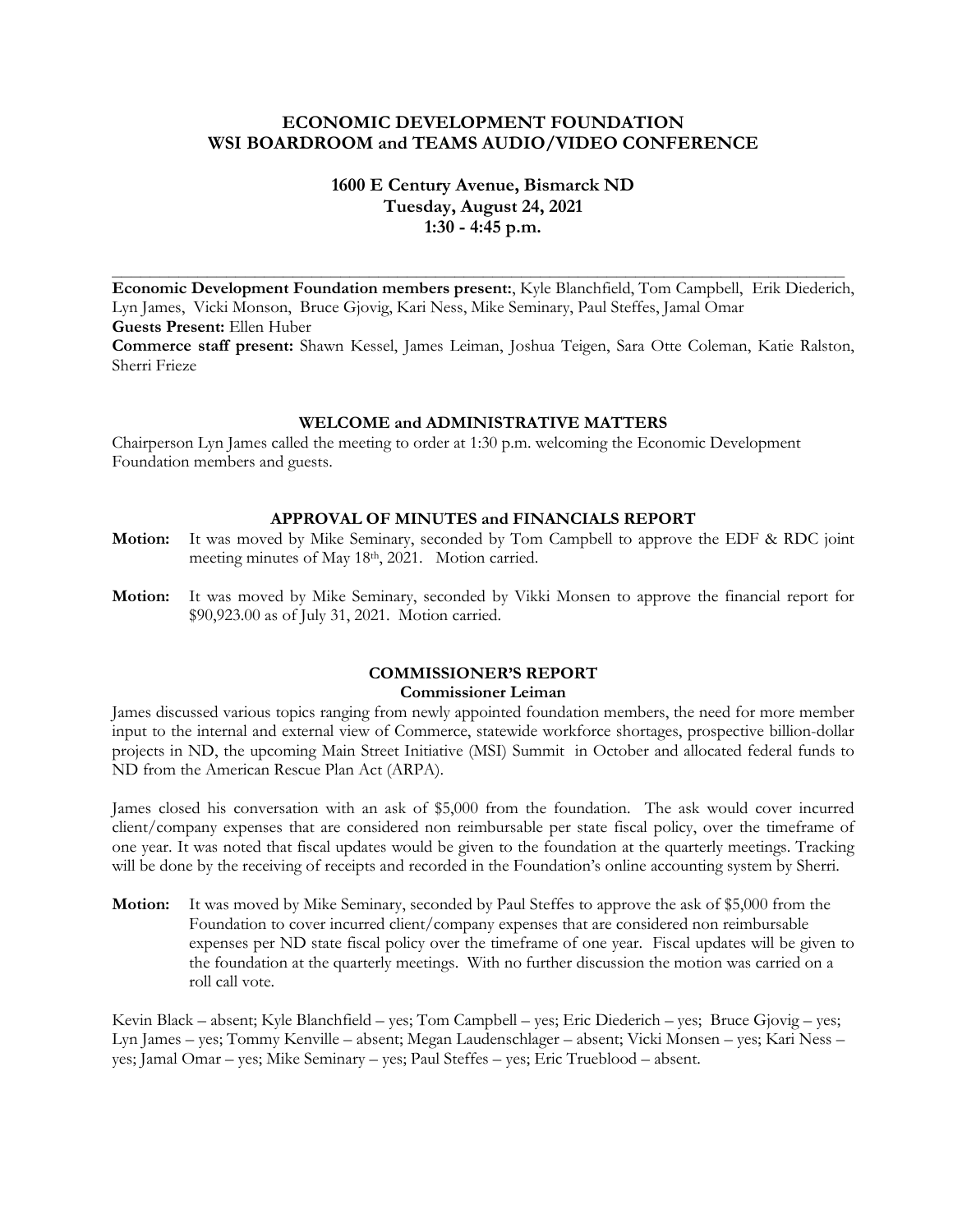# **SENIOR LEADERSHIP UPDATE**

# **Sara Otte Coleman – Director – Tourism**

- ND is down 18% in tourism revenue due to the closed Canadian border.
- Vehicle traffic is going up slowing, according to the NDDOT, and airline boarding is 30% below national average.
- Quarter 2 results showed travel was up 82% in the Theodore Roosevelt National Park.
- The ND Tourism website is up 30% from last year's numbers.
- The marketing plan for this year will be enhanced to include an optimized website, a media plan with iHeart Radio, new visual assets, geofencing, digital advertising and other marketing details.
- The Commerce webpages/website will be updated within the next month, or soon thereafter.
- Tourism office space has been updated in the new office space, located in Suite 6 of the Workforce Safety Insurance (WSI) building.
- A new format to the Tourism newsletter is being updated.
- The ND I94 Oriska Rest Area has been updated with a new hardware brochure display and materials.

#### **Katie Ralston – Director – Workforce**

- ND unemployment rate currently stands at 3.6%.
- ND labor participation rate is 68.8%, confirming the need to recruit employment to the state.
- A company has been identified to expand the workforce marketing efforts within the Workforce Division, a contract will be completed soon.
- The ND Relocate portal is being elevated with a revised recruiter network. More relocation inquiries are coming through the portal.
- Commerce received \$1M in Covid funds to provide grant support for workforce training programs for displaced workers, giving them the technical skills necessary to make a career change and remain employed in ND. Funds awarded under this grant must be expended by December 30, 2021.
- Leveraging of the Workforce Innovation Opportunity Act (WIOA) dollars is being done with Job Service ND. They have a new campaign; JobUP – that launched this summer, showcasing their services and to promoting industries that are looking for employees.
- Katie attended a ribbon cutting recently at the ND State Penitentiary for the Last Mile Program. This information technology program launched with WIOA dollars in July has much enthusiasm from the inmates and what they can learn for their future upon release.
- The In Demand Jobs List was recently approved by the Workforce Development Council at their quarterly meeting. The list was expanded from 75 jobs from last year to 102 for this year. The WIOA federal program states that the training/degrees needed for the jobs on the list must be 3 years or less, but the Scholarship program of the ND Career Builders, uses the list and a few jobs do require a 4-year degree.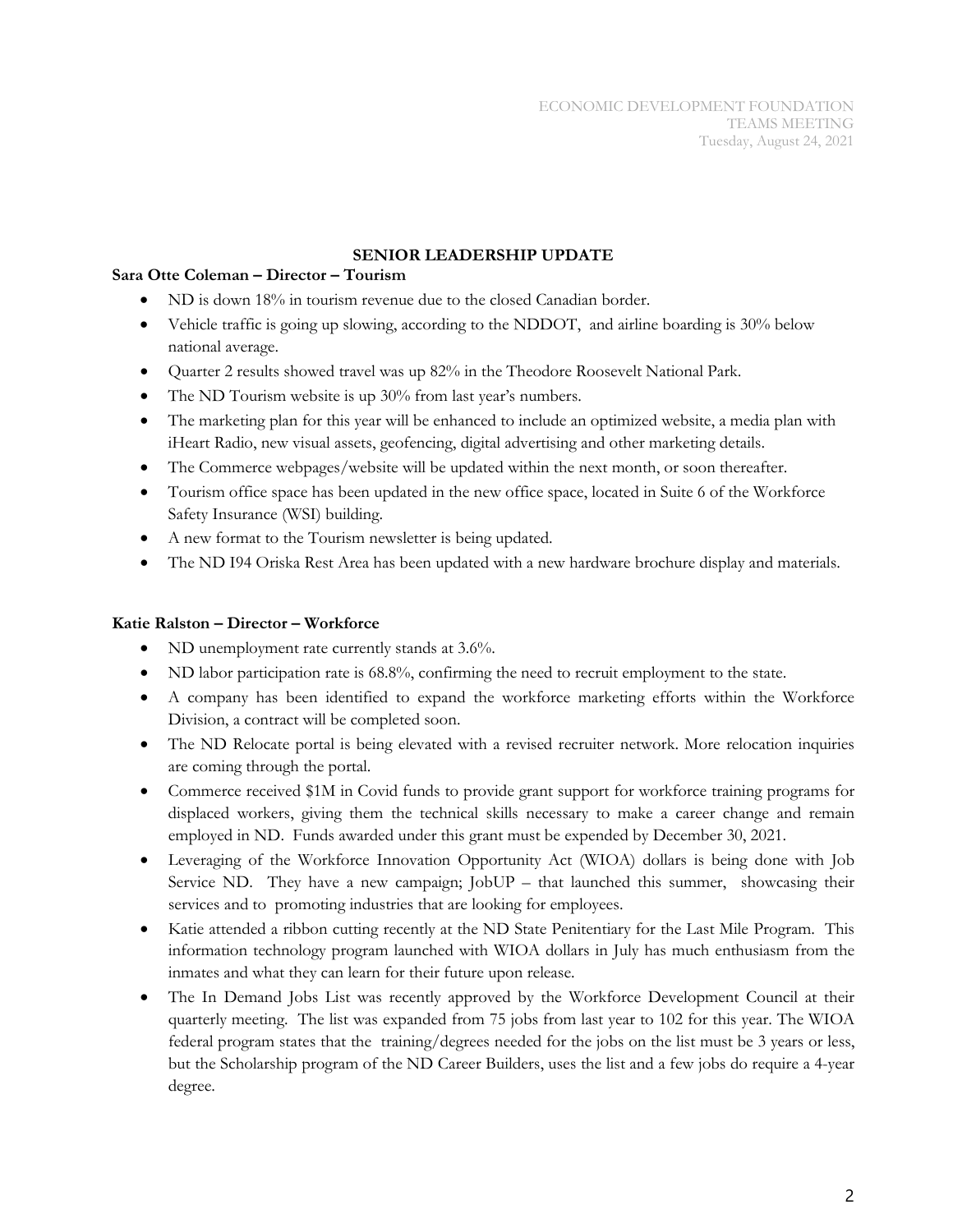### **Joshua Teigen – Director - Economic Development & Finance (ED&F)**

- Economic Development projects worth \$20B are being put together by the Commerce Economic Development Division staff, regarding projects with value added activity of natural gas, to natural gas
- to liquids, to soy to corn.
- The bioscience industry in the state is growing, creating more innovation for newer greener products.
- The Innovation Technology Loan Fund (LIFT) is helping to attract companies and entrepreneurs take on more risk. The program was put in place in the 2019 legislative session and to date has awarded \$8M of the \$15M appropriated by the 67<sup>th</sup> Legislative Assembly for the 2021-2023 biennium.
- The State Small Business Credit Initiative (SSBCI), a federal program will deploy \$56M to the state soon, that will incentivize early stage and equity type investments.
- The VANTIS network team in the state is seeing a return on investment with a \$2M contract with NASA.

### **Shawn Kessel – Deputy Commissioner - Commerce**

- The Commerce Department has moved from Suite 2 to Suite 6, in the WSI building encompassing the Century Center. The move was initiated due to the onset of Covid. Commerce employees took to an at-home worksite space, therefore creating less footprint for the Commerce Department. The new Commerce workspace created hoteling stations, a conference room, a collaboration room and other spaces for occasional employee working in the new office.
- Bonnie Malo, Director of the Division of Community Services (DCS) is retiring this year. A shift change will happen soon, that will entail improving the Regional Council relationship.
- The Main Street Initiative (MSI) will be moving to DCS. Federal dollars, that are dispersed to DCS, can be leveraged for smaller and larger communities in ND incorporating the MSI program.
- The HOME program within DCS will be transferred to the Housing Finance Agency.

# **AMERCIAN RESCUE PLAN ACT (ARPA ) COVID RELIEF**

- \$650M requests from ED&F
- \$92M requests from Tourism
- \$78M requests from Workforce
- \$37M requests from Community Development

A special legislative session will be held this year to address the 2020 census redistricting of ND and the allocation of the nearly \$1.1B in federal ARPA dollars allocated to ND.